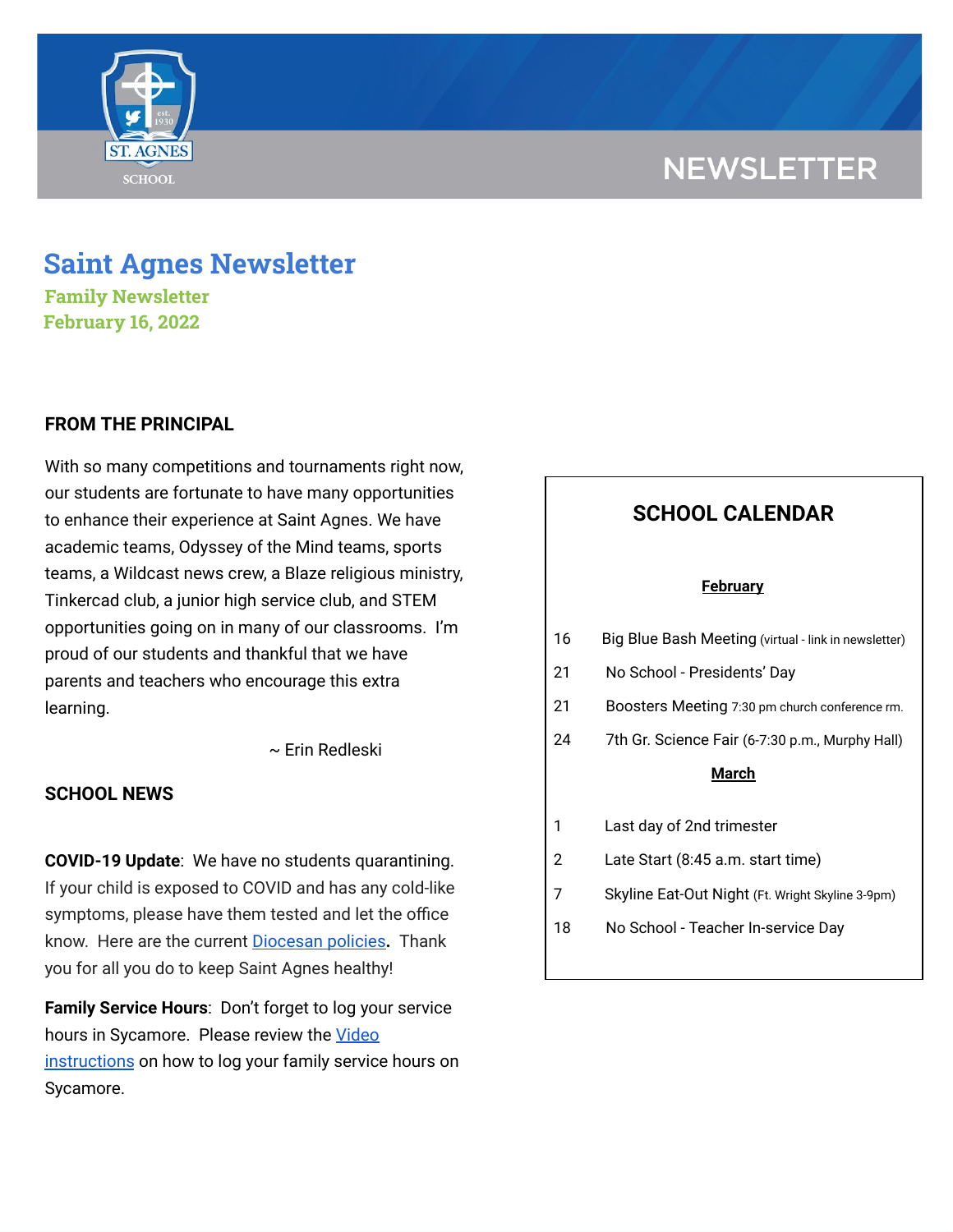**5th grade Governor's Cup:** Congratulations to our 5th grade academic team who competed last Saturday at Governor's Cup. The quick recall team (Mary M., Addison E., Colin W., Caden S., Asher E., Austin R., and Leo T.) finished in 2nd place. We also had many 5th graders place in the individual written assessments. In math, Colin W. placed 4th. In science, Leo T. placed 2nd. In social studies, Caden S. placed 1st and Asher E. placed 2nd. In language arts, Leo T. placed 2nd and Addison E. placed 4th. These students will all advance to the regional competition at the end of February. We are so proud of them!

### **PTO**

**Big Blue Bash Virtual Meeting Tonight!** If you're interested in how you can help with the Big Blue Bash, join the call! We're meeting tonight, Wednesday, Feb 16 at 7pm. Everyone is welcome, click [here](https://meet.google.com/fgj-crqn-pxp) to join!

**Big Blue Bash Other Ways To Help:** Keep sending in Cash! Cash! Cash! tickets! No update on who's sold 10 this week, but keep them coming and an update will come soon. Also, get your sponsorship forms in to reserve your table or other recognition at the event! Click [here](https://www.facebook.com/saintagnesbigbluebash) for sponsorship form if you need it! Finally, any donations you'd like to offer to the Silent Auction would be welcomed!! If questions, email **SaintAgnesSchoolPTO**@gmail.com.

**Wildcat Social**: Let's try this again… How about a "Hangover Galentine's Day" party! Same as before, party starts at 7pm at Rebecca Gearing's house (791 [Riverwatch](https://nam12.safelinks.protection.outlook.com/?url=https%3A%2F%2Fwww.google.com%2Fmaps%2Fsearch%2F791%2BRiverwatch%2BDrive%2BCrescent%2BSprings%2BKY%3Fentry%3Dgmail%26source%3Dg&data=04%7C01%7Crgearing%40chiquita.com%7Ce2ccf9c9e0294c85d04c08d9ebf2d960%7Ca69bd2031c4d48438c1df7d862e8c127%7C0%7C0%7C637800250533878502%7CUnknown%7CTWFpbGZsb3d8eyJWIjoiMC4wLjAwMDAiLCJQIjoiV2luMzIiLCJBTiI6Ik1haWwiLCJXVCI6Mn0%3D%7C3000&sdata=GmiWxeKpxdWyk076gP0ufh%2FkfQArVhc1hLL3kBQKnaA%3D&reserved=0) Drive Crescent Springs KY) on Friday, February 25<sup>th</sup>. Lots of drinks, music, appetizers, and fun with all the Saint Agnes ladies! Cost is \$25 per person, please register and pay in advance via the link below (if you had already paid for Hangover Christmas, you are good). Register at [wildcats21.givesmart.com](http://wildcats21.givesmart.com/). There will be lots of drinks available, but you like something specific, go ahead and bring it. If you have any questions, please contact: Rebecca Gearing Rmgearing@gmail.com This party will be hosted by Rebecca Gearing, Julie Burns, Emily Edmondson, Laura Mauller, Eliz Frederic, Julie Sweet, Stephanie Lonnemann, Jodi Dougherty, Katie Rawe, Heather Randolph, and Stephanie Fieler.

## **BOOSTERS**

Boys Volleyball: Calling all interested boys in 3-8<sup>th</sup> grade. Spring volleyball is about to begin in our Diocese. Anyone interested in playing spring volleyball please complete this [attached](https://school.saintagnes.com/wp-content/uploads/2022/02/volleyball-registration-2022.pdf) form and return via kidmail to Elliott Fieler, 8G by Friday. The leagues will begin in March and run about 5-6 weeks. Registration fee to be determined, we will collect when the league is set. Questions, please reach out to Stephanie Fieler-859-380-9645.

- 3<sup>rd</sup> and 4<sup>th</sup> grade will play at IHM on Tuesday/Thursday and is a combo team.
- 5<sup>th</sup> grade will play at St. Pius on Wednesday.
- 6<sup>th</sup> grade will play at St. Joe Crescent Springs on Monday.
- $\bullet$   $7<sup>th</sup>$  and 8<sup>th</sup> will play at St. Agnes on either Wednesday or Thursday and is a combo team

#### **Mission Statement of Saint Agnes School**

Saint Agnes School exists to provide excellence in Catholic education while inspiring and empowering our students to live the Gospel message of Jesus Christ. As compassionate and faithful Christians, we continue to pursue our spiritual journey, achieve our highest academic potential, and be stewards of the Catholic faith to others.